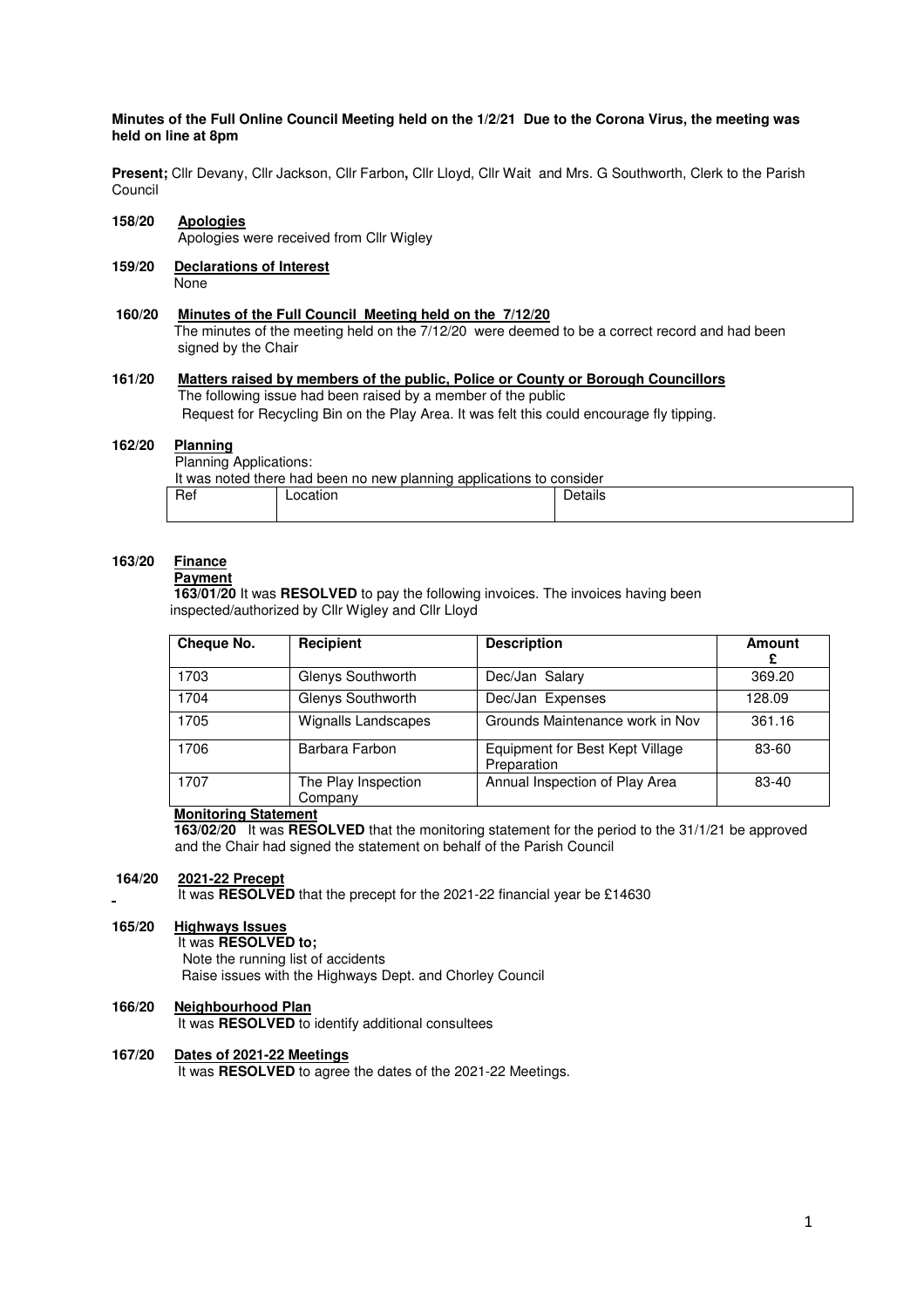#### **168//20 Decisions taken by the Chair**

 It was **RESOLVED** to note the decisions; Holding of Feb meeting online Agreeing the contents of the letter to the Chief Executive of Chorley Council in relation to Neighbourhood Planning Agreeing expenditure from the Best Kept Village Budget Payment of invoices from Wignalls Landscapes and Rufford Printers

# **169/20 Damage caused during the removal of the obsolete changing room by Croston JFC** It was **RESOLVED** to note the current situation

# **170/20 Drainage Problems**

It was **RESOLVED** to defer to the March meeting

### **171/20 Slow Ways**  It was **RESOLVED** to consider when Covid restrictions are no longer in place

#### **172/20 Lancashire County Council Budget Consultation** It was **RESOLVED** to respond to the Consultation

#### **173/20 Public Rights of Way**

It was **RESOLVED** to identify problems with the Public Rights of Way and where possible raise with the landowners

- **174/20 Sarah Lane/Back Lane Protection of Verges**  It was **RESOLVED** to note the current situation
- **175/20 Play Area Inspection Report**  It was **RESOLVED** to defer to the March Meeting
- **176/20 Repairs needed to Recreation Ground Hedges** It was **RESOLVED** to defer to the March meeting

#### **177/20 Casual Vacancy Procedure** It was **RESOLVED** to note the procedure

#### **178/20 Spring Newslette**r

It was **RESOLVED** to agree the contents of the Spring Newsletter which is to include the following items. Dog Fouling

Riparian responsibilities

Responsibilities of landowner in relation to Public Rights of Way Flooding and the situation regarding sandbags The closing date for items is the 3/3/21

# **179/20 Parish Council Champion Grants**

It was **RESOLVED** to seek funding for 2 benches

### **180/20 Date of next Meeting**

The date of the next full Parish Council Meeting is the 1/3/21. Meeting arrangements will be dependent on Government Guidelines.